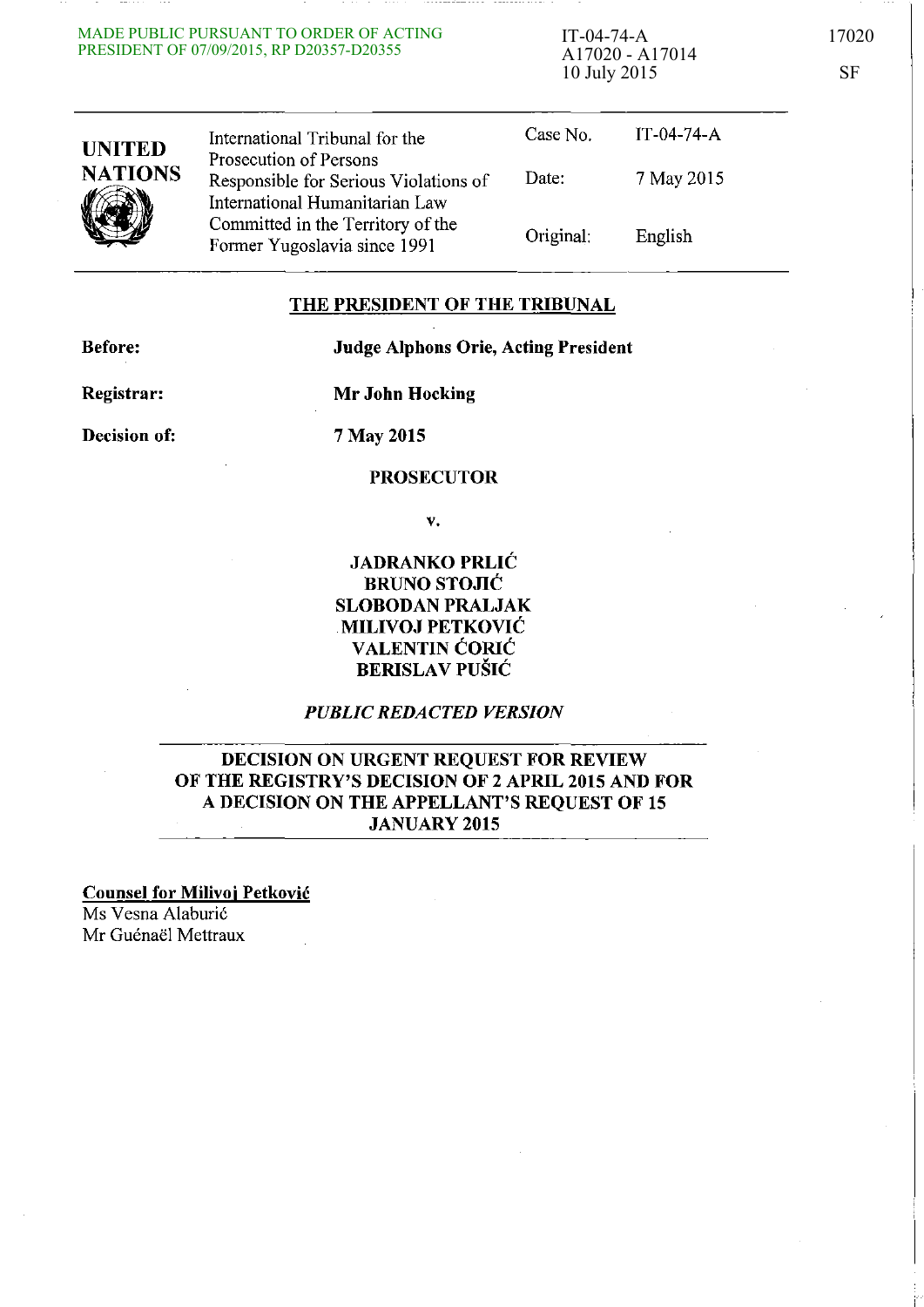# **I. PROCEDURAL HISTORY**

1. On 17 April 2015, co-counsel for Mr Milivoj Petkovi6 ("Applicant") filed, before the President of the Tribunal, an urgent request for review of a Registrar decision of 2 April 2015 ("Request" and "Impugned Decision", respectively), which had denied him standing to seek his withdrawal as counsel for Mr Petković.<sup>1</sup> On 20 April 2015, the President, pursuant to Rule 15 (A) of the Tribunal's Rules of Procedure and Evidence ("Rules"), withdrew from considering the Request and assigned it to the Vice-President.<sup>2</sup> On 22 April 2015, the Vice-President, as well as the two subsequent most senior permanent Judges of the Tribunal, pursuant to Rule IS (A) of the Rules, withdrew from considering the Request and assigned it to me.<sup>3</sup> On 28 April 2015, lead counsel for Mr Petković filed a submission ("Lead Counsel Submission").<sup>4</sup> On 30 April 2015, the Registry filed a submission in response to the Request.<sup>5</sup> On 1 May 2015, the Applicant filed a submission in response to the Lead Counsel Submission making further requests ("First Additional Submission").<sup>6</sup> On 4 May 201S, the Applicant filed another submission, responding to the Registrar's 30 April submission ("Second Additional Submission"). $^7$ 

# **II. SUBMISSIONS**

2. The Applicant submits that [REDACTED].<sup>8</sup> On 15 January 2015, the Applicant submitted a request for withdrawal to the Registrar ("15 January Request"). <sup>9</sup> On 28 January 2015, lead counsel independently requested co-counsel's withdrawal ("28 January Request").<sup>10</sup> On 16 March 2015, the Registrar denied the 28 January Request, noting that in a further communication from lead counsel the 28 January Request had effectively been withdrawn.<sup>11</sup> On 2 April 2015, the Registrar denied the IS January Request arguing that the Applicant, as co-counsel, does not have standing to request his own withdrawal. 12 The Applicant submits that the Registrar erroneously relied only on Article 20

Urgent Request for Review of the Registry's Decision of 2 April 2015 and for a Decision on the Appellant's Request of 15 January 2015, 17 April 2015 (Confidential and *ex parte*).

 $\overline{2}$ Order Assigning a Request to a Judge, 20 April 2015 (Confidential and *ex parle).*   $\overline{3}$ 

Order Assigning a Request to a Judge, 22 April 2015 (Confidential and *ex parle).* 

Response to Mr Guenael Mettraux's "Urgent Request for Review of the Registry's Decision of 2 April 2015 and  $\overline{4}$ for a Decision on Appelants Request of 15 January 2015" of 17 April 2015 [sic], 28 April 2015 (Confidential and *ex parle).*   $\overline{\mathbf{S}}$ 

Registrar's Submission Regarding Co-Counsel for Milivoj Petković's Request for Review of the Registry's Decision of2 April 2015, 30 April 2015 (Confidential and *ex parle)* ("Registry Submission").

 $\overline{6}$ Submission on "Response" Filed by Lead Counsel for Milivoj Petković on 27 April 2015, 1 May 2015 (Confidential and *ex parte).*   $\overline{7}$ 

Response to "Registrar's Submission Regarding Co-Counsel for Milivoj Petkovic's Request for Review of the Registry's Decision of2 April 2015", 4 May 2015 (Confidential and *ex parle).*   $\bf{8}$ 

Request, paras 4, 26-28, 34-36, 50, Annex A.

<sup>&</sup>lt;sup>9</sup><br>Request, para. 5, Annex A.

**<sup>10</sup>Request, para. 6, Annex B.** 

 $\frac{11}{12}$  Request, paras 8-9, Annex C.

Request, para. 9, Annex D.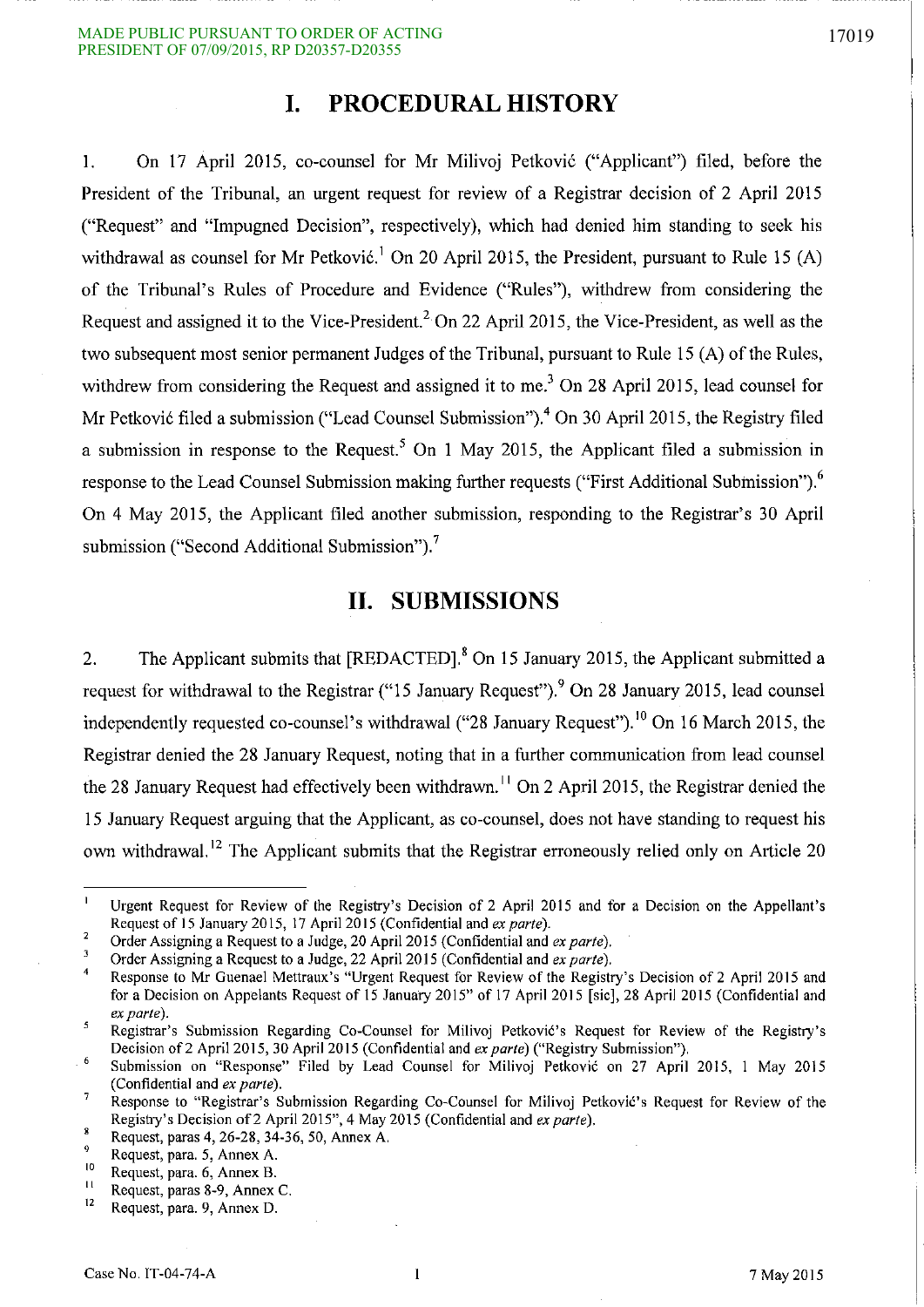#### MADE PUBLIC PURSUANT TO ORDER OF ACTING 17018 PRESIDENT OF 07/09/2015, RP D20357-D20355

(A) (ii) of the Directive on the Assignment of Defence Counsel ("Directive") without taking into account [REDACTED].<sup>13</sup> The Applicant contends that not allowing standing for co-counsel to seek his own withdrawal would lead to the absurd situation that he could not withdraw even if [REDACTED].<sup>14</sup> Pending a resolution of the Applicant's efforts to withdraw, [REDACTED].<sup>15</sup> On a separate note, the Applicant submits that lead counsel has refused to pay one of the legal assistants on the defence team.<sup>16</sup> The Applicant contends that he has repeatedly approached the Registry about this matter without receiving any response.<sup>17</sup> In sum, the Applicant requests me to (i) quash the Impugned Decision; (ii) find that he has standing to seek his own withdrawal as cocounsel; (iii) decide that he can withdraw as co-counsel instead of remanding the matter back to the Registrar; (iv) order the Registrar, as an interim measure, to suspend the Applicant's appointment until the Request is decided on the merits; and (v) order the Registrar to pay the legal assistant in the defence team referred to above or, in the alternative, order the Registrar to render a reasoned decision in this matter.<sup>18</sup>

3. The Registrar submits that the Directive is unambiguous and was applied correctly.<sup>19</sup> The Registrar states that any request to withdraw co-counsel must be made by lead counsel pursuant to Article 20(A) of the Directive.<sup>20</sup> The 15 January Request was not made by lead counsel and the Registrar correctly determined that co-counsel did not have standing to seek his own withdrawal.<sup>21</sup> The Registrar further submits that the Applicant's submissions relating to his lack of response regarding the payment of one of the defence's legal assistants are inaccurate.<sup>22</sup> The Registrar submits that he responded to the Applicant's correspondence but did not receive a formal request for payment. $^{23}$ 

4. Lead counsel for Mr Petkovi6 [REDACTED] but does not make submissions on whether the Applicant has standing to request his own withdrawal.<sup>24</sup>

5. **In** response to the Lead Counsel Submission, the Applicant submits that lead counsel does not have standing in the matter and that her submission should be struck from the record.<sup>25</sup> The Applicant further submits that [REDACTED].<sup>26</sup>

 $\frac{18}{12}$  Request, paras 22-23, 58.

 $\frac{22}{23}$  Registry Submission, paras 2, 9.

 $^{13}$  Request, paras 18-19, 21, 25, 32.

 $^{14}$  Request, para. 20.

<sup>&</sup>lt;sup>15</sup> Request, paras 26, 30, 34, 36, 38-39, 43, Annex A.

 $^{16}$  Request, para. 54.

 $^{17}$  Request, para. 55.

 $\frac{19}{20}$  Registry Submission, paras 2-3, 5-6, 13.

**<sup>20</sup> Registry Submission, paras 3, 6.** 

<sup>&</sup>lt;sup>21</sup> Registry Submission, para. 4.<br><sup>22</sup> Pagistry Submission, paras 2.

<sup>&</sup>lt;sup>23</sup> Registry Submission, paras 9-11.

*<sup>24</sup> See* **Lead Counsel Submission.**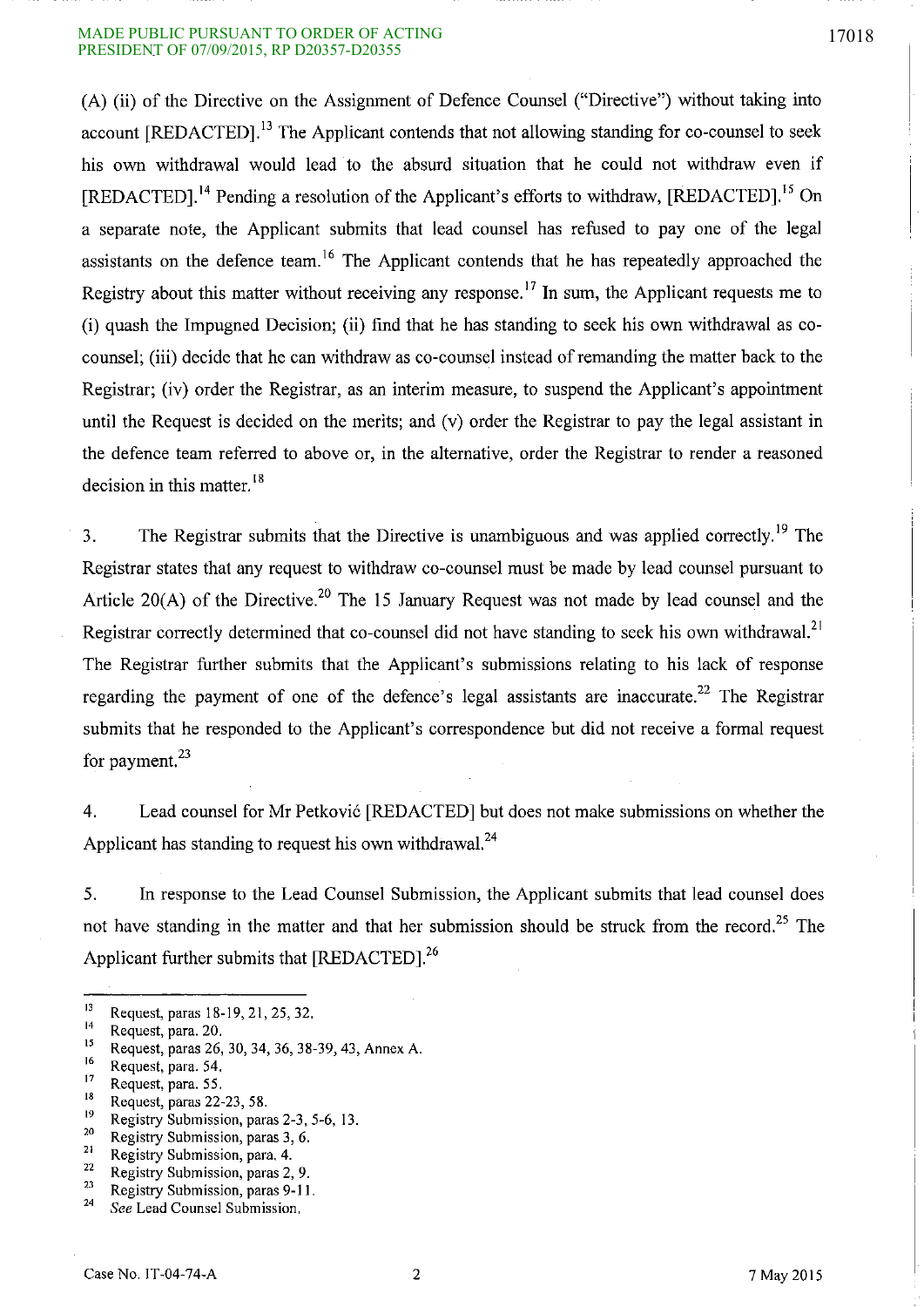~~- -- ~- ---------I

6. In response to the Registrar's 30 April submission, the Applicant submits that he has now seised the Registrar with a request for payment for one of the defence's legal assistants.<sup>27</sup> The Applicant asks me to stay my decision on this issue until the Registrar has issued his decision.<sup>28</sup>

# **III. APPLICABLE LAW**

7. The following standard has been set for the review of administrative decisions made by the Registrar:

A judicial review of [...] an administrative decision is not a rehearing. Nor is it an appeals, or in any way similar to the review which a Chamber may undertake of its own judgment in accordance with Rule 119 of the Rules of Procedure and Evidence. A judicial review of an administrative decision made by the Registrar [...] is concerned initially with the propriety of the procedure by which [the] Registrar reached the particular decision and the manner in which he reached it.<sup>29</sup>

Accordingly, an administrative decision may be quashed if the Registrar:

(a) failed to comply with  $[...]$  legal requirements  $[...]$ , or

(b) failed to observe any basic rules of natural justice or to act with procedural fairness towards the person affected by the decision, or

(c) took into account irrelevant material or failed to take into account relevant material, or

(d) reached a conclusion which no sensible person who has properly applied his mind to the issue could have **reached (the "unreasonable" test).30** 

8. Article 20 of the Directive states as follows:

(A) In the interests of justice, the Registrar may:

(i) at the request of the accused, or his counsel, withdraw the assignment of counsel; (ii) at the request of lead counsel, withdraw the assignment of co-counsel.

9. Article 2 of the Directive defines 'Counsel' as 'a person representing or eligible to represent a suspect or accused pursuant to Rules 44, 45 and 45 *his* of the Rules'.

# **IV. DISCUSSION**

10. At the outset, I note that the Applicant does not limit his request to my review of the . Impugned Decision but additionally requests that I do not remand the matter back to the Registrar if the conditions for quashing the Impugned Decision are met, and decide myself whether he can in

<sup>&</sup>lt;sup>25</sup> First Additional Submission, paras 4, 25.<br><sup>26</sup> Einst Additional Submission, page 7, 0, 2

<sup>&</sup>lt;sup>26</sup> First Additional Submission, paras 7, 9, 25.

<sup>&</sup>lt;sup>27</sup> Second Additional Submission, para. 14.

<sup>&</sup>lt;sup>28</sup> Second Additional Submission, para. 15.

*<sup>29</sup>Prosecutor* **v.** *Miroslav* **Kvocka** *et* **at., Case no, IT-98-301I-A, Decision on Review of Registrar's Decision to**  Withdraw Legal Aid from Zoran Žigić, 7 February 2003, para. 13.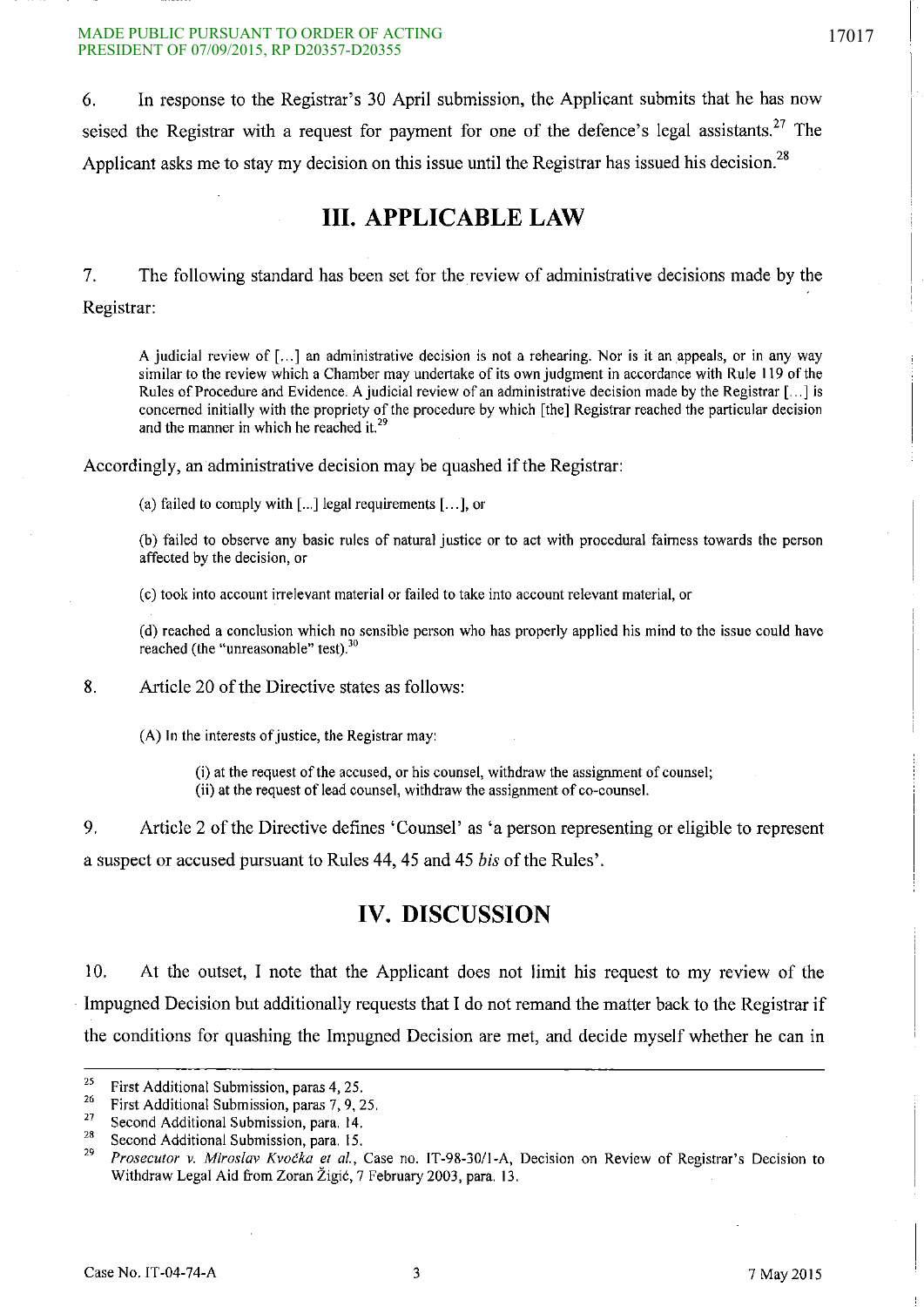#### MADE PUBLIC PURSUANT TO ORDER OF ACTING 17016 PRESIDENT OF 07/09/2015, RP D20357-D20355

fact withdraw as co-counsel. **In** this situation, namely where the interests of justice require a thorough analysis of whether co-counsel's request for withdrawal should be granted, submissions by lead counsel are of significant importance in view of the impact a withdrawal may have on the proceedings and more specifically on the position of Mr Petković. Accordingly, I find there to be no merit in the submission that lead counsel does not have standing in the matter. As for any [REDACTED].

II. Once counsel is assigned by the Registrar, s/he is generally expected to remain on the case. **If** counsel could withdraw without seeking leave, this could have very negative consequences for the proceedings. The Registrar will only grant a request to withdraw if the interests of justice so require. 31 This test requires a careful balancing of all interests involved, including any possible disruptions to the proceedings, the reasons for counsel's request to withdraw, and the position of the client vis-a-vis the requested withdrawal. [REDACTED].

12. Article 20 of the Directive sets out at whose request a withdrawal of counsel may be granted by the Registrar. Article 20 (A) (i) of the Directive stipulates that the accused or counsel may request the withdrawal of counsel. 'Counsel' is defined in the Directive as encompassing both lead and co-counsel. Article 20 (A) (ii) of the Directive clarifies that lead counsel can seek the withdrawal of co-counsel. I do not find the Registrar's conclusion that co-counsel 'must' be withdrawn upon request of lead counsel to be compelling. **In** my view, Article 20 (A) (i) allows for co-counsel to seek his own withdrawal. Article 20 (A) (ii) merely clarifies Article 20 (A) (i) by making explicit that Article 20 (A) (i) cannot be interpreted as broad as suggesting that co-counsel could seek the withdrawal of lead counsel.<sup>32</sup> There is no reference in the Impugned Decision to Article 20 (A) (i) of the Directive. I am of the view, that the Registrar should have analysed whether the 15 January Request could be covered by Article 20 (A) (i) of the Directive. I note in this respect that should the Registrar's interpretation of Directive, as seen in Impugned Decision, be followed in future decisions, it could result in [REDACTED]. Under those circumstances, a co-counsel would be barred from seeking his own withdrawal if his lead counsel did not support it, for example in a situation where [REDACTED]. Not giving a co-counsel standing to seek his own withdrawal makes the Registrar's withdrawal decision conditional on the lead counsel's approval. Accordingly, I find that the Registrar failed to comply with legal requirements by not considering Article 20 (A) (i) of the Directive. I will therefore quash the Impugned Decision.

<sup>30</sup>*Prosecutor* v. *Radovan Karadiic,* Case no. *IT-95-5118-T,* Decision on Request for Review of Decision on Defence Team Funding, 3 I January 2012, para. 6.

 $\frac{31}{32}$  *See* Article 20 of the Directive; [REDACTED].

<sup>32</sup> This reading is consistent with the hierarchy between lead counsel and co-counsel as clearly set out in Article 16 of **the Directive.**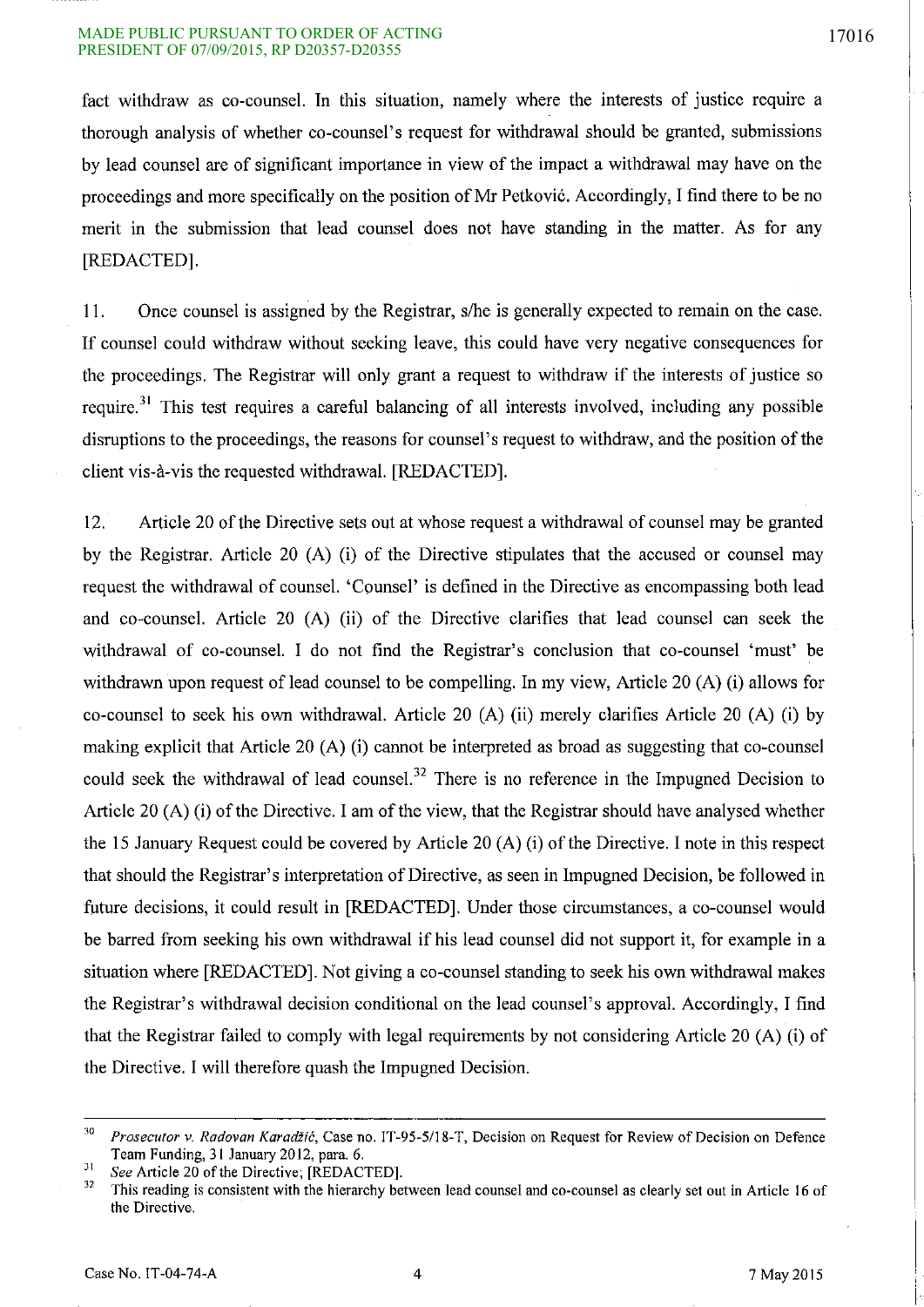#### MADE PUBLIC PURSUANT TO ORDER OF ACTING 17015 PRESIDENT OF 07/09/2015, RP D20357-D20355

13. **In** relation to the Applicant's request that I decide the merits of his IS January Request, I have noted that whether or not counsel can withdraw from representing a client before the Tribunal requires a careful balancing of all interests involved, including the risk of disruptions to the proceedings. I have further carefully reviewed lead counsel's response in this respect. While the Applicant invokes [REDACTED] as reason for an expeditious decision on his withdrawal, I find that these [REDACTED] have not been specified by the Applicant. Lead counsel, [REDACTED]. For example, there [REDACTED]. Nonetheless, the core issues [REDACTED] are not sufficiently clear for me to be able to take a position on whether it would be in the interests of justice for him to withdraw as co-counsel. Furthermore, I find that an exploration of these arguments is best dealt with in a first instance decision and by the Registrar, who is vested with the primary responsibility of, and is most familiar with, matters relating to defence counsel. For these reasons, I also deem it unjustified to order any interim measures as requested by the Applicant.

14. Lastly, in relation to the Applicant's request concerning one of the defence's legal assistants, I note that no decision has been issued by the Registrar which could be judicially reviewed by me. To the extent the Applicant suggests that the Registrar's failure to issue a decision is tantamount to a denial of his request, and should thus be judicially reviewed, I note that the Applicant did not submit any details about this matter, such as dates and further information about any requests to the Registrar, which I would need in order to decide on the matter. The Registrar also submitted that a formal request was never made and that he responded to all informal communications in relation to this matter. The Applicant in his Second Additional Submission submits that he made a formal request to the Registrar on 30 April 2015. Under these circumstances, I will deny this request. I also consider it to be inefficient to remain seised of this request until the Registrar has taken a decision which would lead the Applicant to seek a presidential review.

# **V. DISPOSITION**

IS. For the foregoing reasons, I hereby

**QUASH** the Impugned Decision;

**DECLARE** that the Applicant has standing to seek his withdrawal before the Registrar;

**REMAND** the matter to the Registrar for resolution; and